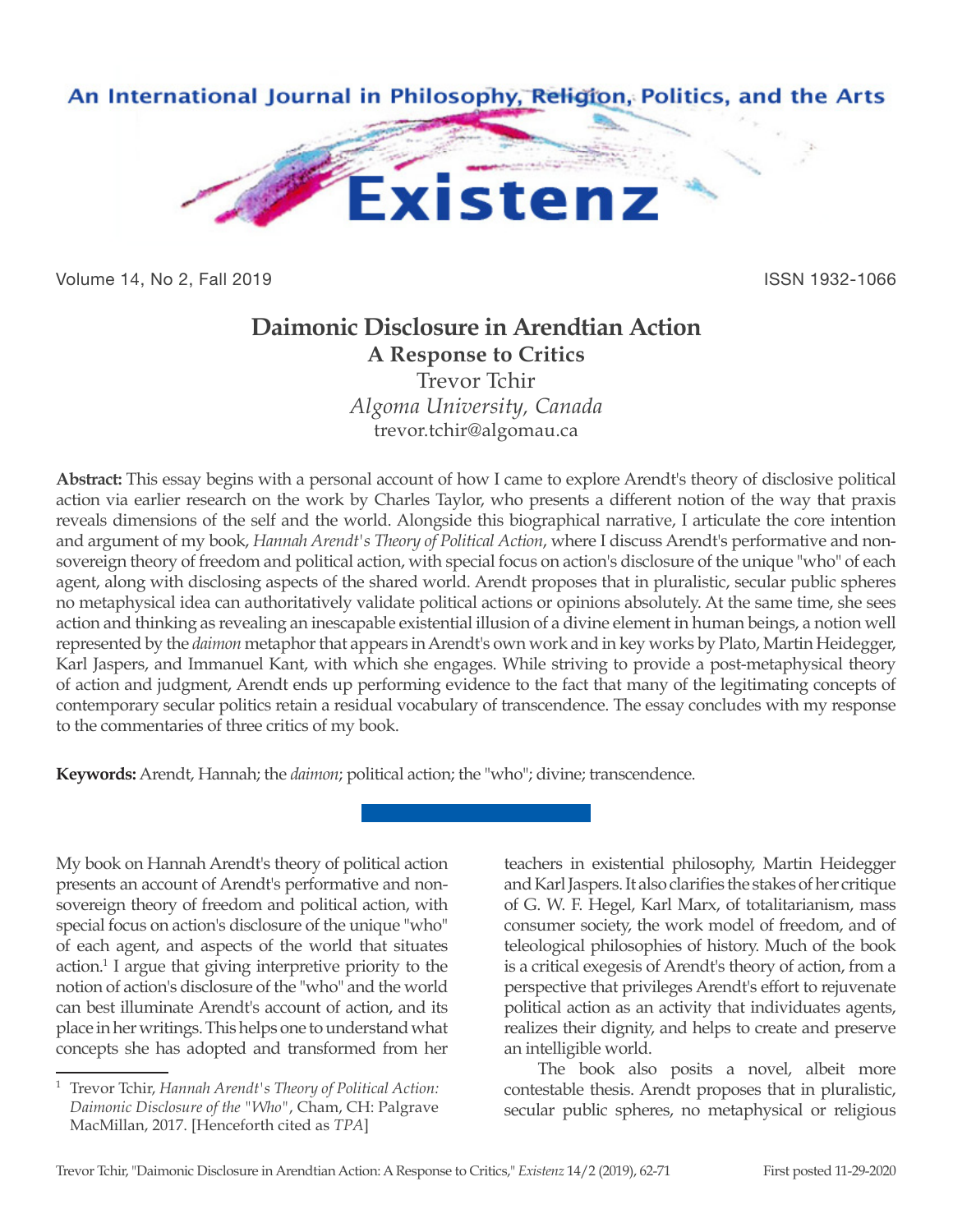idea can authoritatively validate political actions or opinions absolutely. At the same time, she sees action and thinking as revealing an inescapable existential illusion of a divine element in human beings, a notion represented well by the *daimon* metaphor that appears in Arendt's own work and also in works by Plato, Heidegger, Jaspers, and Immanuel Kant, with which she engages. I argue that while striving to provide a post-metaphysical, imminent, and secular theory of action and judgment, Arendt's own writing serves as an example of how many of the legitimating concepts of contemporary secular politics retain a significant residual vocabulary of transcendence. In the book I challenge readings of Arendt that see her accounts of thinking and action as straightforwardly secular and completely post-metaphysical. In the context of the current Author meets Critics session,<sup>2</sup> the critics asked an important and difficult question: If the *daimon* is merely a metaphor, and the divine is merely an illusion, then what is the fuss all about? Why do I concern myself insisting on a divine or transcendent element in Arendt's account of action and thinking, one that can be explored through unpacking the meaning of the *daimon* metaphor, when her commitment to a post-metaphysical account seems sustained, and when, as Frederick Dolan argues, a strictly human, this-worldly account serves Arendt's purposes just fine, those of critiquing the ills of modernity and promoting a revitalization of world-building civic virtues and republican political institutions?3 I will address this point later on, when I respond directly to the three critics. For now, I would like to share how I came to write the book.

Growing up in central Alberta, I went to French language Catholic school and was baptized in a Ukrainian Catholic church. At age 17 I attended the University of Ottawa where I specialized in political theory. At that young age my whole worldview was challenged and relativized by studying the Western canon of political thought, particularly its tradition of secular humanism. While the Christian faith of my

childhood was seriously altered, I remained fascinated by questions regarding the place of God, by notions of the absolute, and by the transcendent in political life. I was also interested in a related question, namely how people of different faiths, comprehensive doctrines, or moral ontologies could peacefully, fairly, and meaningfully engage with one another in political deliberation. This personal preoccupation lead me to do my Masters thesis on the philosophy of Charles Taylor, who himself is Canadian, a Catholic, and is interested in some of the same questions. In this context I explored the modern sources of selfhood as well as an expressivist and communitarian theory of identity steeped in the philosophy of Hegel, in respect to his account of concrete rational autonomy, and his ethics of mutual recognition. The question of the ontological status of Hegel's notion of Spirit began to interest me, too, and I think back to it as I consider my critics' questions with regard to what exactly Arendt's *daimon* figure is meant to disclose: something divine, something transcendent, or something rather worldly, secular, and imminent?

I still remember reading Arendt's *The Human Condition* for the first time, one rainy night in Ottawa, on a long bus ride to the recording studio.<sup>4</sup> What was this I was reading? It seemed to speak to the main figures of the tradition, but to say something quite different, about the very phenomenology of political action, speech, and the decentering of the self before others, that Arendt called "spectators." I had not yet read Heidegger or Jaspers, so this sounded quite original and really made a mark on me. At the same time, Gilles Labelle introduced me to the writings of Claude Lefort on the subjects of Machiavelli, Marx, and Merleau-Ponty. Labelle and Lefort are both part of a contemporary tradition of French speaking political philosophers interested in the question of the relative permanence of theological categories in Western politics, as well as in the Arendtian and, indeed, Machiavellian notion positing that there exists a relatively autonomous sphere of the political.

While pursuing a PhD at the University of Alberta, I revisited Arendt's account of political judgment, based on a particular reading of Kant's aesthetic critique. Arendt captured my interest in that she offered a different reading than Taylor on the place of the

<sup>&</sup>lt;sup>2</sup> My heartfelt thanks to the organizers for including my book in the program of the 40th Annual Meeting of the Karl Jaspers Society of North America and to the panel host and the critics, who very generously gave of their time to read and think about the book, and to engage in discussion.

<sup>3</sup> Frederick M. Dolan, "Political Freedom: Human not Divine," *Existenz* 14/2 (Fall 2019), 72-75. [Henceforth cited as *PFH*]

<sup>4</sup> Hannah Arendt, *The Human Condition*, Chicago, IL: The University of Chicago Press, 1958. [Henceforth cited as *HC*]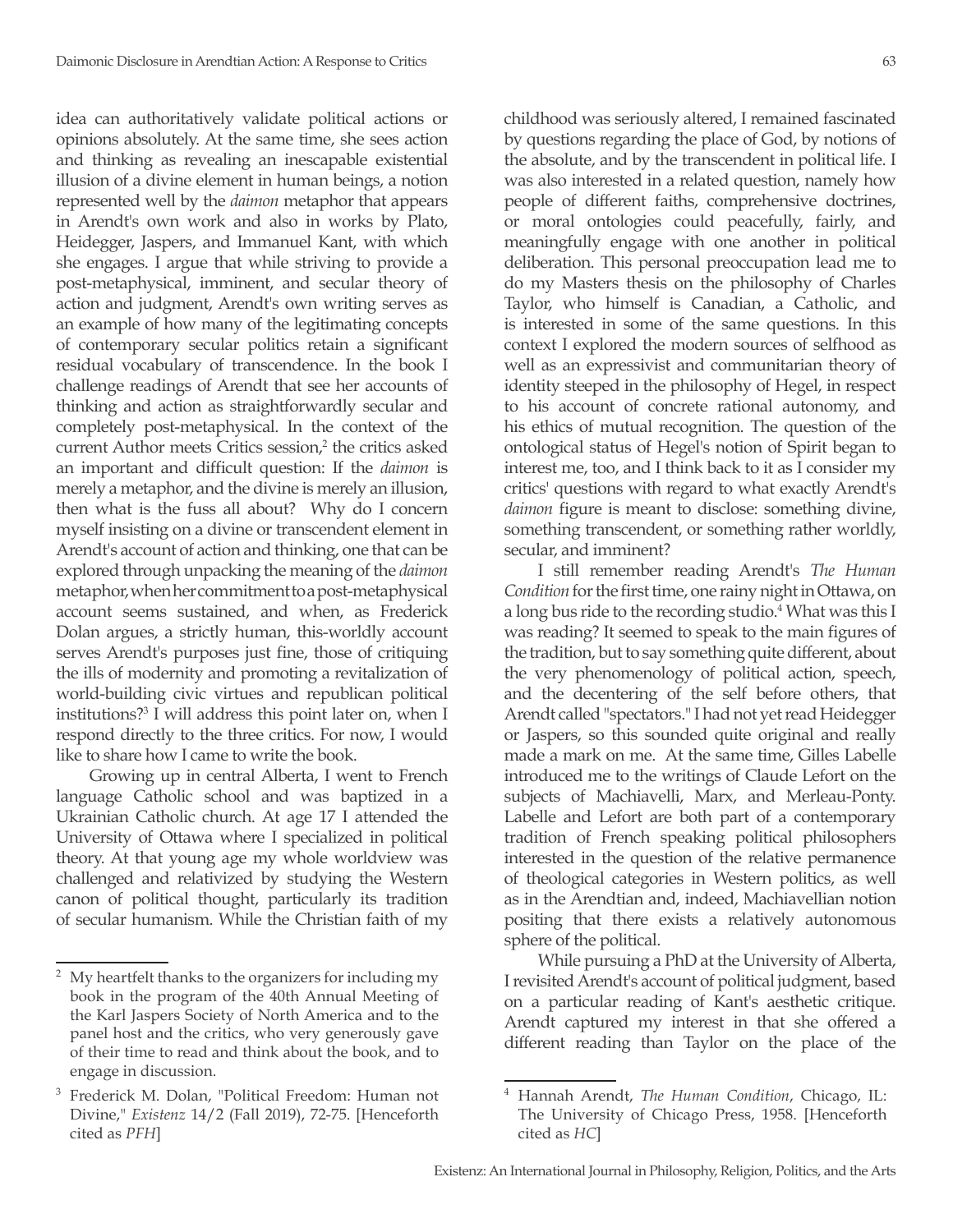transcendent in politics, a different account than Taylor of how identity is disclosed and recognized in public, and a different account of how actors with a plurality of perspectives can meaningfully deliberate with each other. Best of all, Arendt examined in eye-opening ways as to how Plato and Aristotle used metaphors from the world of art, both productively and performatively, in order to explain the nature and purposes of politics.

During all the time that I had studied political theory, I had also pursued my passion for music. I was, and still am, an amateur singer, songwriter, musician, and recording artist. So much of what Arendt wrote about, particularly in *The Human Condition*, in her Between Past and Future,<sup>5</sup> and in her lectures on Kant,<sup>6</sup> spoke to my experiences as a musician. One aspect of my artistic activities was the crafting and recording of songs that would add something new and lasting to the world long after I am gone, thereby increasing my chances of attaining a very limited degree of earthly immortality. My artistic avocation has provided me with some helpful perspective on Arendt's phenomenology of labor, work, and action, as well as on the relationship with the human concerns for self disclosure that each of these modes of the *vita activa* has, namely one's search for meaning in life, transcendence, and permanence.

There were, in fact, several aspects of my experience as a musician that Arendt's writing illuminated, as readers of Arendt will recognize. For example, my songs had lyrics that were narrative in structure, so I acted as an interpreter or spectator, as a judge of the meaning of my fellows' words and deeds. They are written with some knowledge of musical *techne*, and thus are reminiscent of what Aristotle describes to be the process of *poiesis*, of productive art.7 In contrast, I also play music live for diverse audiences, oftentimes in concert with other musicians. Regardless of my persona on stage and in the media, and regardless of the demonstrated musical virtuosity, ultimately the experience and interpretation of the audience spectators is not in my full control, as different listeners

perceive songs differently. This lack of control and the exposure to others often left me feeling anxious. It took some courage to leave the comfort and privacy of my home and to face being scrutinized on stage. Playing with others allowed me to let go of the desire for full musical control. As the group follows a guiding melody, chord structure, and time signature, there is plenty of room for improvisation and, oftentimes also mistakes or miscommunication happen. Once a performance is over, the curtains close and that moment is gone forever, except perhaps in occasional memories of and stories by the performers and audience alike.

These diverse experiences attracted me to study Arendt's theory of political action, where she engages deeply with a distinction she makes between the political metaphors of productive and performance art, a distinction that is often used in ancient Greek thought. It sheds light on the fundamental features of action as being non-sovereign, as containing its own end, as being the actualization of natality and as being situated by plurality.

The writing of this book really began in earnest with my research into Arendt's relation to Marx. I read *The Human Condition* in the context of seminars that focused on Hegel, Marx, and the Frankfurt School of Critical Theory, as someone sympathetic to their critical spirit and dialectical method. What stood out to me then was Arendt's unique, albeit not always sympathetic, treatment of Marx. I was curious about how Arendt seemed to charge Marx with aggravating some of the worst effects of capitalism, such as the "rise of the social" and the glorification of productive labor at the cost of leveling down qualitative distinctions, or world disclosive capacities, of the products of what Arendt calls work. I had taken it for granted that Marx was critiquing these effects. How could he be making it worse, as Arendt contended? I was particularly interested in the story of how Arendt undertook the work of *The Human Condition* to justify Marx in the eyes of Jaspers, but how she changed her views on Marx in the midst of the research, by way of arguing that while Marx cared much for justice, he cared little for freedom. Marx would not care about freedom? Certainly, he cared about arriving at a historical moment that would mean that human beings would labor in a way that was non-alienating. Was this not freedom of some kind? What I began to understand was the significant extent to which Arendt's own notion of freedom differed from Marx's concept of non-alienated labor, and even Hegel's work concept of freedom, which focuses on the

<sup>5</sup> Hannah Arendt, *Between Past and Future: Six Exercises in Political Thought*, New York, NY: Penguin Books, 1977. [Henceforth cited as *BPF*]

<sup>6</sup> Hannah Arendt, *Lectures on Kant's Political Philosophy*, ed. Ronald Beiner, Chicago, IL: The University of Chicago Press, 1992.

<sup>7</sup> Aristotle, *The Nicomachean Ethics*, transl. David Ross, Oxford, UK: Oxford World Classics 1998, Book VI, pp. 102-17. [Henceforth cited as *NE*]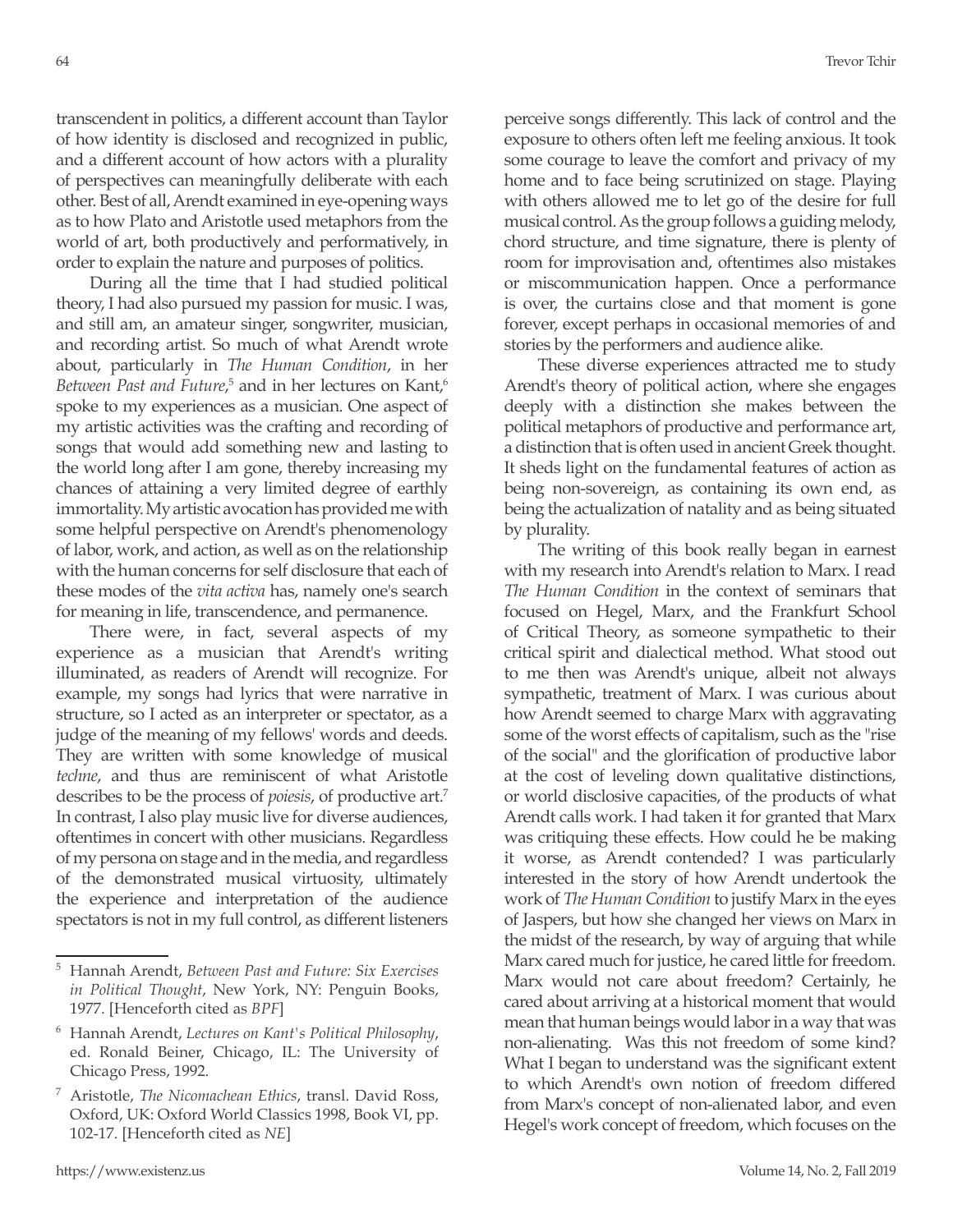concretization of the moral and rational will, and laid the groundwork for Marx.

At the same time, some colleagues and mentors, particularly those whose research centered on the Hegel-Marx-Critical-Theory tradition, began to ask me why I was focusing on Arendt, who, to their minds, has so little to offer in the way of an account of social and material justice. Their questions paralleled those posed by much of the secondary literature on Arendt, much of which saw her concept of freedom as experienced through political action, as well as her description of the public, as far too removed from considerations of necessity, of economic justice, and of social equality, to inspire a comprehensive normative critique of our contemporary world. Yet, I was getting more and more enamored with Arendt as I continued my research. What was it that I felt she had to offer?

In hindsight, I think that this kind of criticism of Arendt is fair, in part. Her account of the political risks being vacuous without a more robust account of the economic conditions that would be necessary for allowing the meaningful participation of, and action by, the great majority of human beings in public spaces of appearance. Given, Arendt does not take much time to develop this idea, one does not read Arendt for a detailed analysis of how economic conditions of greater material equality might enable greater human happiness and freedom. Arendt did make it clear, however, that there is an economic pre-condition to freedom, as the experience of acting in the public sphere, namely that the daily demands of basic necessity are met, that individuals are free from worry about where their food and shelter is coming from. The productive forces of capitalism allowed, for the first time, for the possibility that everyone's basic necessities would be met, if only, according to Marx's view, the political problem of class exploitation could be solved too. Arendt does not disagree that capitalism provides the potential economic pre-condition for a greater number of human beings to experience freedom. Unfortunately, as Arendt shows, the tradition of Western political philosophy since Plato has helped to frame a dominant understanding of freedom in terms of keeping one from properly experiencing it. Freedom is understood within the logic of work or labor, as productivity itself, or in a way akin to the master craftsman, as sovereignty in terms of controlling nature and making a world that expresses one's will. In the book I argued that the best way of understanding Arendt's unorthodox engagement with Marx is by keeping in mind what I think is her

most important thesis overall: that the political action through which human beings experience freedom discloses the unique "who" that they are, the "who" that is impossible to fully reify in products of labor or work. Arendt's most important commitment is to the dignity of each person as being an irreplaceable human agent, and to creating the conditions necessary for that person to appear to others and have their existence, dynamic as it is, seen and confirmed. This motivates her analysis of totalitarianism, the way it destroys the human as unique moral agent by disclosing it instead as superfluous specimen. This also motivates her critique of the Western tradition of political philosophy, in general, and Marx, in particular, with their glorification of labor and their philosophy of history that subsumes and conceals the unique "who" under its dialectical categories of winners and losers.

Arendt's championing of political freedom, understood as action that discloses a unique "who," remains her most important contribution to contemporary politics. It inspires a civic republican spirit that is crucial for the augmentation of legal and political institutions that protect human dignity in the face of neo-totalitarian forces. At the time of my writing these words at the beginning of the twenty-first century, populist leaders around the world threaten to erode constitutional protections of individuals' rights, the legal implementation of the moral significance of public appearance, in a dubious claim to speak for the will of the majority, or to hold the answers needed to lead the authentic members of the community back to their rightful place, namely the place where they were back in the days when their country was great, according to the new national myth that is being forged, for example, in the United States. Arendt's defense of human dignity extends to everyone. Each person, born to the world, has the existential possibility and, indeed, calling, to reaffirm one's uniqueness through action. One can notice the huge influence of Augustine's concept of natality in Arendt's thought is noticeable here. In it, the human condition of natality coexists with that of plurality, and Arendt seems to celebrate the sheer diversity of Being as its own end. Each person has an utterly unique and irreplaceable existence, despite simultaneously being part of the same species. This very uniqueness is what Arendt defends as being worthy of disclosure, at least in her most democratic moments. For example, in North America, contemporary political struggles such as Black Lives Matter and Idle No More, that demand recognition and respect of the actors in the wake of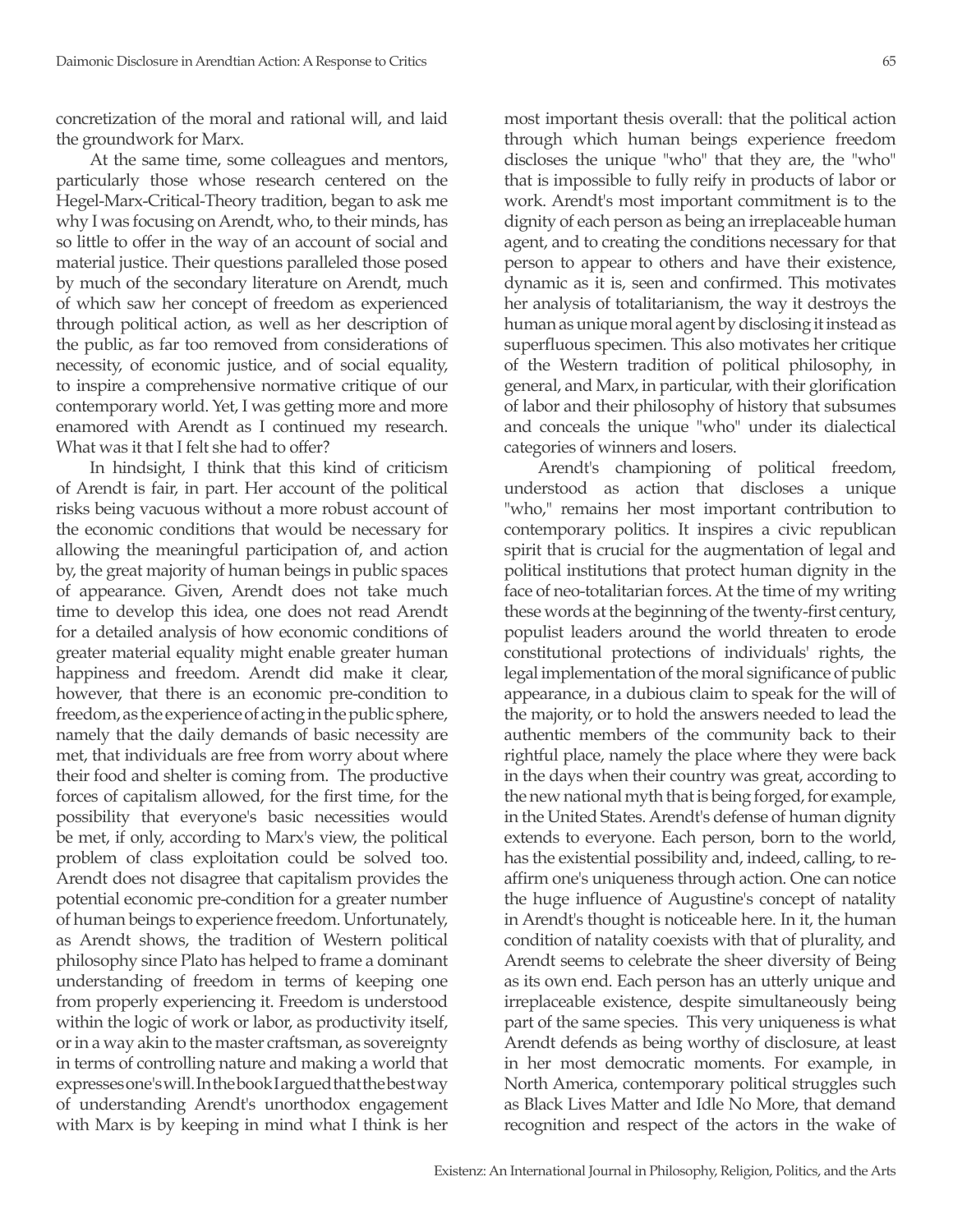generations of undignified treatment at the hands of a powerful majority and the coercive state institutions that they have created, reflect well Arendt's spirit and intention. I admit that there are other moments in her work that do read like a kind of glorification of Greek and Roman heroism, and this tension created by the coexistence between more or less elitist accounts of action, will not go away. Within Arendt's body of work, it is the more democratic account of action and public space, that which is available to everyone and that does not necessarily create conditions of fame, long lasting monuments to history, that is most valuable and needed today.

I began to better understand Arendt's critique of Marx after reading Heidegger's *Being and Time*  and the notes from Heidegger's lectures that Arendt attended as a young student. I was amazed at just how much of Arendt's phenomenological approach to the various modes of human disclosure were adaptations of Heidegger, in particular of his reading of Aristotle's account of the intellectual virtues. One point that I noticed when reading Heidegger's lectures, and in particular about his notion of truth as *aletheia*, was his frequent references to the *daimon* figure. I noticed that Arendt referred to the same daimon figure in what stood out to me as one of the most powerful images in *The Human Condition*, where the decentered "who" is disclosed more clearly to spectators than to the actor. I was interested if this figure had special significance for Arendt, and was intrigued to find several appearances of it, not only in other of Arendt's published works, such as *Life of the Mind*, but also in her unpublished lectures. Further, it resonated with the work of other thinkers with whom Arendt engaged, notably Plato and Kant. Not only did Arendt use the *daimon* metaphor in order to explain the disclosure of the "who" through action, but also in order to reflect upon moral thinking. This link between action and moral thinking was largely what lead me to question the hard distinction that most interpreters of Arendt read between these two modes of disclosure. But above all, I found it bewildering that Arendt would refer to a figure representing the divine, a figure of Greek religion, when explaining what most readers took as secular and post-metaphysical theories of action and thinking. In the book I argue that Arendt understands human action and thinking as inescapably revealing the illusion of a divine presence, and it spends some time questioning the ontological status of the *daimon* in Arendt's approach. What I aimed to question was, if Arendt indeed wanted to leave no room for interpreting her account of self-disclosure as revealing any kind of divine alterity, why would she repeatedly cite a metaphor deeply steeped in otherworldly connotation?

This line of questioning connects with something that I still reflect upon, concerning what I earlier called Arendt's commitment to the dignity of each unique human being, and one's potential as an individualized actor whose dignity is countenanced by others in the space of appearance. I wonder if Arendt's argument for the universal dignity of each unique human being hinges upon an ontology that conceives the human as connected with the divine and sacred. Arendt argues that for one to make good on claims to recognize the dignity of others, and respect their human rights, requires the foundation of particular political communities where citizens agree to respect certain rights, that are being translated into positive law. She argues that all humans have the right to have rights, but for many, such as stateless refugees and even marginalized citizens within states, these rights go unrecognized. Where does the right to have rights come from? In trying to answer this question, Arendt neither commits to a natural law explanation, nor to a transcendent one. She seems to leave the question unanswered, as though signaling that its impossibility to answer is one of the great existential tensions that has and will continue to condition politics. It is as if to say, even though one cannot answer this question as to the ultimate source of human dignity, uniqueness, and right, nonetheless it is universally preferable, if one agrees to recognize these rights for this allows for much greater freedom and, I shall add, happiness. Arendt's use of a metaphor steeped in the transcendent and the divine, despite herself, is symptomatic of the Western tradition's lingering reliance on such concepts, even when trying to develop a secular and postmetaphysical account of the human as a moral agent worthy of dignity, the meanings of political actions, and the source of political authority. Did she do it on purpose? I still keep wondering about this. I turn now to respond to three critiques of the book, all of which had valuable insights that threw what had become my too-comfortable interpretation of her work into a more exciting position of doubt and renewed curiosity.

## **Response to Karin Fry's Critique**

Karin Fry holds that much of my argument, which she claims posits the *daimon* as a kind of aesthetical relation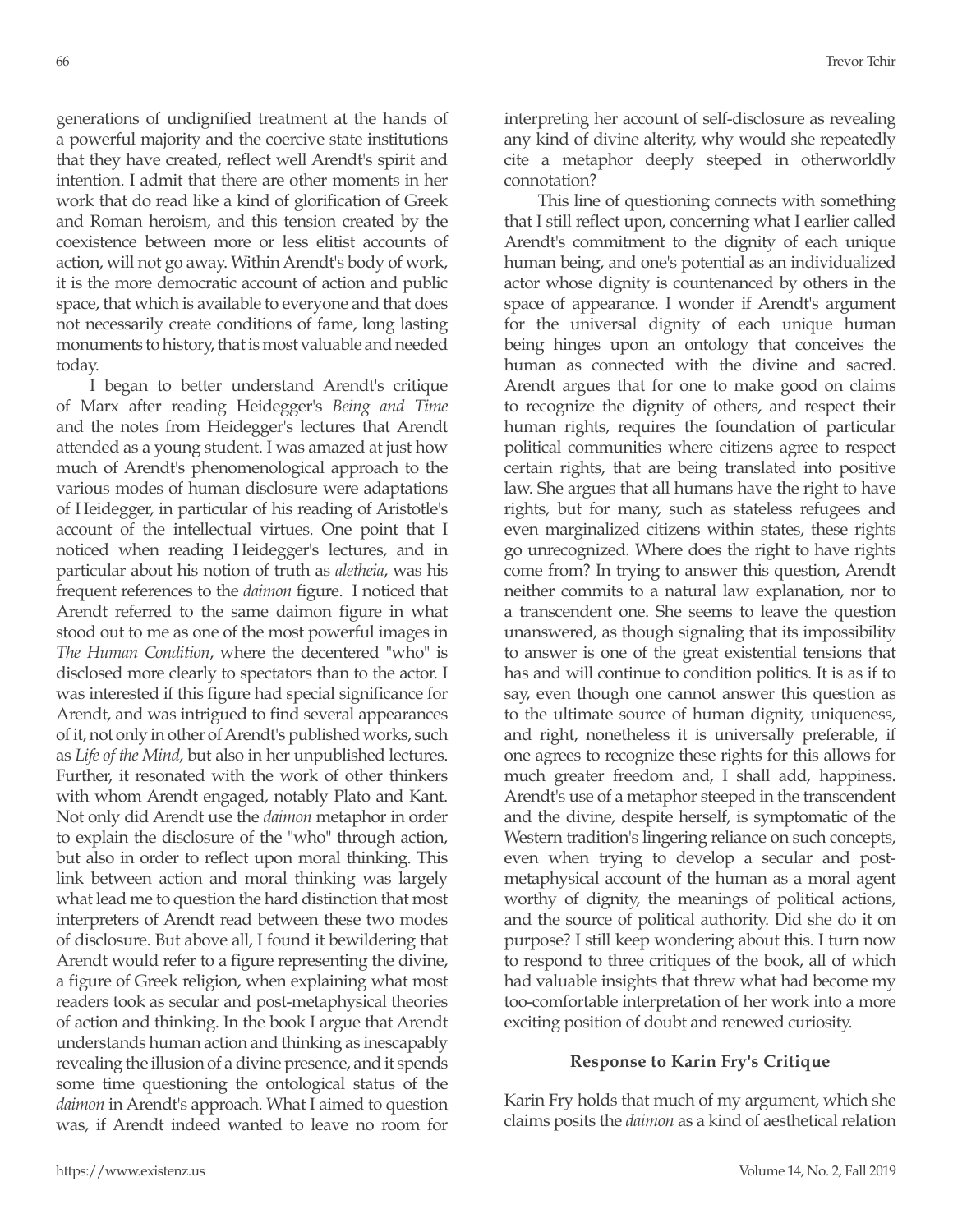that governs political action and judgment, assumes a direct and relatively clear connection between aesthetics and politics. Fry finds my argument to be ultimately unconvincing as it does not adequately account for the problematic and complex relationship between art and politics in Arendt's work. She notes that it does not recognize Arendt's view that oftentimes the relationship between art and politics is one of conflict, nor does it address that a conflation between art and politics leads to a distortion of the meaning and ends of politics, when, for example, the state is regarded as being a work of art.<sup>8</sup>

Fry holds that my argument could be strengthened if I drew out the distinction that Arendt makes between productive and performative art. I certainly tried to bring this distinction to the foreground in chapter two, as it is vital to understanding Arendt's account of action and freedom. In that chapter, I explain that Arendt sees the tradition of Western philosophy's understanding of politics as dominated by concepts such as rule, sovereignty, and mastery, and she thinks part of the reason for this is that politics was often explained by Plato and even Aristotle through metaphors from productive art, or according to the same process as *poiesis*, with its intellectual virtue of *techne*, or instrumental reason. The dominance of this way of seeing politics leads to all sorts of problems: the will of rulers to dominate others, the manipulation of nature and human beings as mere means to one's ends, the devaluing of citizen engagement in politics, and the notion that politics is over and done with when a well-constructed constitution or regime is established. In *The Human Condition* and in the essay "What is Freedom?" (*BPF*), Arendt revives a forgotten Greek tradition by which politics is instead understood through the metaphor of performance art, which has much in common with Aristotle's account of praxis, with its intellectual virtue of *phronesis* (*NE* VI). Fry highlights that political action and performance art share the need for an audience of spectators in order to ultimately determine its meaning. They also share a few additional features. They are auto-telic, or contain their own end, according to Aristotle and, later, Arendt. The whole point of performance art is to play well, or with virtuosity, and the final purpose (*telos*) is contained in the doing itself, with no separate object left behind. Similarly, the purpose of action is

*eupraxia*, a kind of experiential good linked to living well, happiness (*eudaimonia*) in Aristotle's theory, and in Arendt's, I argue, linked to the disclosure of the "who" and the world, and the redemption of one's initial beginning in the world, one's biological birth, through a second beginning.

Arendt writes,

it is more than likely that the "who," which appears so clearly and unmistakably to others, remains hidden from the person himself, like the *daimon* in Greek religion which accompanies each man throughout his life, always looking over his shoulder from behind and thus visible only to those he encounters. [*HC* 179-80]

One of the interesting aspects that the *daimon* metaphor accomplishes when Arendt cites it in this decisive account of action is that it helps evoke the image, from Plato's narration of the Myth of Er, of the spiritual companion that is assigned to humans at birth. The myth tells that humans pick their life stories or identities, albeit according to an order established by lot, and then begin their life accompanied by one's assigned *daimon*. 9 By citing the *daimon*, Arendt invites a quick revisitation of the Myth of Er, and reminds readers that action is beginning, and that this is a response to one's first beginning, namely one's birth. Similar to each art performance, action introduces something new to the world. Through the Myth of Er one is also reminded that political action discloses a "who" that is only ever partly in control of the results of one's act, one's life story, and the identity one performs. Humans are decentered, non-sovereign actors, similar to the musician's performance in an improvisation concert, comparable to the protagonists in the myth whose order of selection is determined by lot, or to political revolutionists who start a new world altogether, without knowing the outcome of such action.

In the second main movement of her critique, Fry asks me to justify further the connection between the disclosure of the agent in action, the daimon, and Kant's concept of the aesthetical genius, given that Arendt was suspicious of the romantic notion of genius justifying unequal privileges and notions of racial superiority (*APA* 79). I agree with Fry's reasoning that Arendt was suspicious of the romantic notion of genius. In what is perhaps a weakness of the book, any discussion of the concept of genius is concerned exclusively with

Karin Fry, "Aesthetics and Politics in Hannah Arendt," *Existenz* 14/2 (Fall 2019), 76-79. [Henceforth cited as *APA*]

<sup>9</sup> Plato, *Republic*, transl. Robin Waterfield, New York, NY: Oxford World Classics 1998, Book X. [Henceforth cited as *REP*]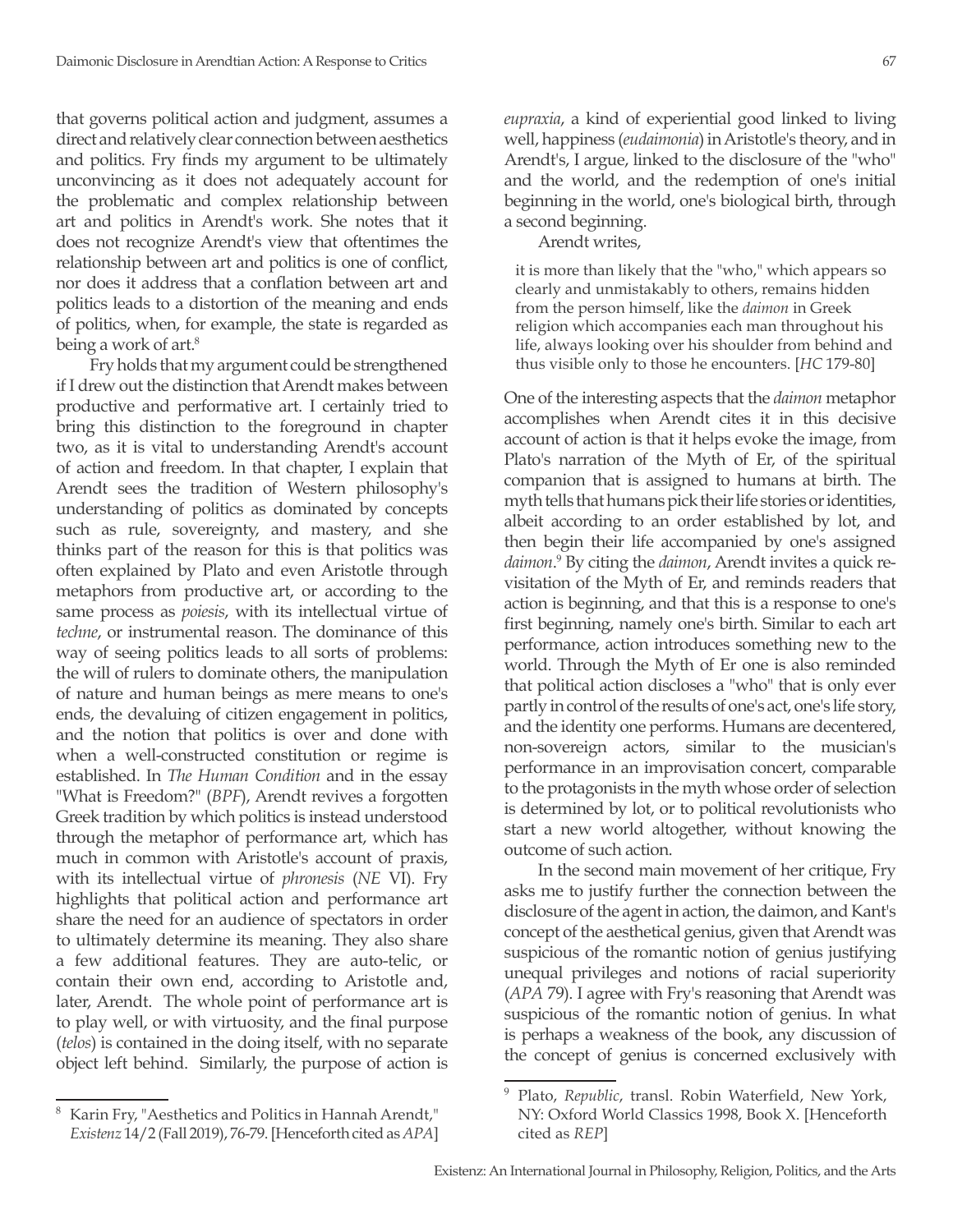Arendt's treatment of Kant's account in his *Critique of Judgment*, in relation to which Arendt develops her own account of political judgment. As Fry points out, Arendt compares the political actor to Kant's genius, since both depend on an audience of spectators, through their intersubjective judgments, to clip the wings of genius and make what the artist or actor contributes to the world intelligible. I do not think that Arendt meant to speak of the actor in any romantic sense that would designate one as somehow superior, more authentic, or more entitled than anyone else. Arendt's opposition to romantic notions of an authentic self, as well as to any arguments positing a natural human hierarchy, is clear and sustained. Indeed, what Arendt saw in Kant's genius was a possibility for every human being when they act. She was evoking the *sui generis* element of action, tied closely to the concept of natality, whereby action discloses something new and unexpected to the world, that it has the potential to introduce new and inspiring principles or stories to the world, if their meaning can be made intelligible to spectators. Further, one has difficulty accounting for where these new principles, inspiring ideas, and actions come from. Arendt overtly rejects that they are grounded or sanctioned metaphysically, by God or a Platonic Idea. Again, this is why I find her use of the *daimon*  metaphor so apt. These ideas seem to come from within the human being, but this locus that one calls "within myself" is itself a site of duality (the two-in-one of thinking) and alterity that reflects the plurality of others situated in the world. The interiority of the agent does not consist of a stable or static self. This is another way in which the *daimon* metaphor effectively illustrates one dimension of the human condition. When Arendt briefly compares it to the notion of the genius it is so because the *daimon* is standing in, as a metaphor, for the existential illusion of the divine element in humans that comes from one being unable to fully account for one's source of thinking and acting. Humans feel that one is a self with a relatively stable identity and a center of experience and willed action; but one is decentered by the actions and judgments of co-actors and spectators, by one's ancestral past, and by not standing in a position of complete sovereignty in relation to the how or where one begins one's acts and thoughts.

## **Response to Frederick Dolan's Critique**

Frederick Dolan writes that, in my reading of Arendt, "the *daimon* lifts the political actor out of the world of ordinary motives and aims," but Dolan finds

the idea that creative political action requires one to exclude considerations of the actor's motives and aims…difficult to accept. [*PFH* 73]

Dolan highlights a very important tension or difficulty in Arendt's account of political action, namely that she relegates the actor's moral intentions to the category of the "what" and thereby excludes moral motives from how spectators are to judge "who" is disclosed in one's political action. At the same time, Arendt claims that actions are motivated by inspiring principles that are disclosed in action, and these principles suggest moral deliberation and forethought occurring before the act. I attempted to highlight this problem with Arendt's account in the book, and argue that the inclusion of the *daimon* in what I see as a decisive account of action's disclosure of the "who" makes little sense if one is to exclude any consideration of the actor's moral motivation when judging the meaning of "who" this actor is, as disclosed in their politically salient words and deeds (*TPA* 103-4). The *daimon*, after all, is a moral guide in Plato's Socratic dialogues. In her *laudatio* to Jaspers, Arendt seems to describe voicing one's political judgment in public as a moment where, faced with a boundary situation, one is bringing one's moral considerations to bear on an important worldly issue, and thus disclosing "who" one is along with one's moral standpoint on this issue.<sup>10</sup>

So the line between moral thinking, political judgment, and political action becomes very thin. I argue that the appearance of this *daimon* figure makes Arendt's earlier hard line between moral thinking and action's disclosure of the "who" rather untenable. What Arendt does maintain consistently is the idea that the rational or moral determination of the will is not what makes an action free, as it does in Kant's moral theory. This rational or moral intent can, however, be an important determinant of the meaning of the action, as it is judged by observing spectators. Actors will be judged for having been motivated by honorable, or good, or selfish, or evil principles. She sees these ethical principles as existing only by way of speech and action, with no permanent metaphysical grounding or sanction, no universal moral law. Humans are free to

<sup>10</sup> Hannah Arendt, "Karl Jaspers: A Laudatio" in *Men in Dark Times*, New York, NY: Harcourt, Brace & World, Inc. 1968, pp. 71-80, here pp. 73-5. [Henceforth cited as *KJL*]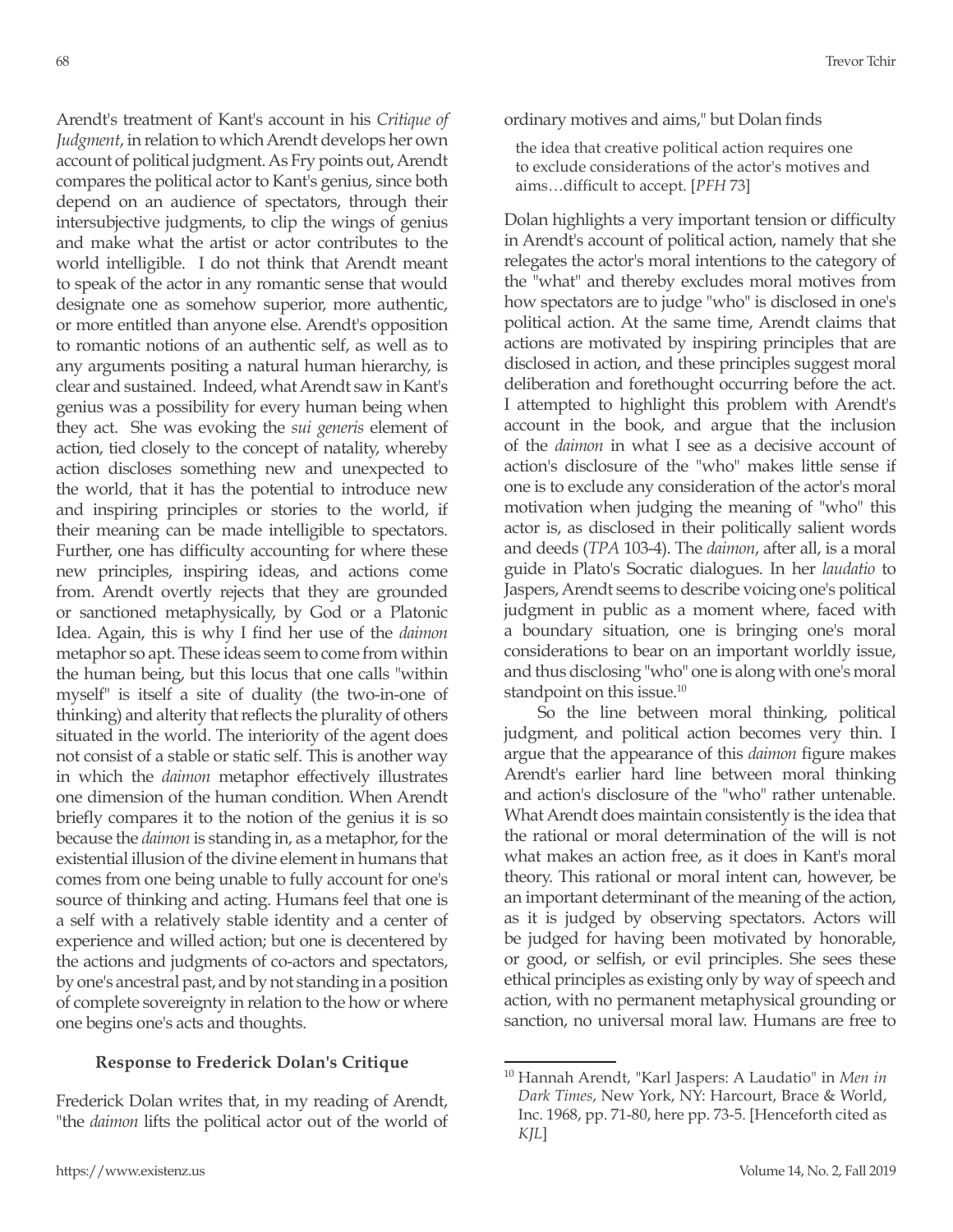act according to good or evil principles, and as much as the spontaneity of action holds the promise of freedom, it also holds the seeds of danger and destruction. So much of Arendt's thought, particularly her late writing on judgment, has to do with explaining how we might establish principles and more or less institutionalized practices of deliberation that can limit the *agon* of action.

I agree with Dolan that Arendt never develops, and gives quite short shrift to the realm of the intimate, the domestic, and the private, as a realm of self-disclosure. This is where someone such as Taylor is stronger. I think that she did this because she saw, under totalitarianism, that without the chance to appear publically, the legal, worldly, rights bearing aspect of the human being is threatened. One does not exist for the world if one is kept from appearing in it, relegated to the private realm. Does Arendt not describe how one retreats to the realm of the intimate, or the realm of hobbies, when one is feeling of having to make an impact in public life? This is not just a feature of totalitarianism, but also of liberalism's promise of the freedom from politics, its disclosure of individuals primarily as market actors rather than citizens, and the significant economic inequalities that it facilitates. After all, by returning to Aristotle and indeed to Arendt, the economic production of subsistence plus a margin is necessary for exerting the freedom to appear in public.

I can appreciate Dolan's assessment that perhaps Arendt's most important contribution today comes in the shape of her civic republican defense of shared, healthy political institutions (*PFH* 75). This is especially important given the global rise of populism. However, I see her defense of institutions as closely tied to her theory of politics as a forum for individual expression. Certainly, civilized political institutions must focus on sound economic management and the safety of every citizen, fundamental elements of necessity, or the sustenance of life itself, which allow for the elements of the intimate parts of human life to be enjoyed, and make life worth living. Yet, healthy institutions also secure the possibility of self-elected individuals to participate, engage, speak, or inform the debates on issues and policy questions that shape civic life. The very opportunity or freedom to appear in public is crucial for systemically marginalized peoples, and is at the core of Arendt's call for one's right to have rights. Arendt is not being read for protecting the right of members of the privileged class to strut around in public forums for the sake of feeding their egos or shaping legislation in ways that will continue to serve that privilege. Rather, her work is still read for her account of action's disclosure of the "who" in part because of this Aristotelian element of her thought that sees political praxis and appearance in public as integral to human dignity, both in that it allows one to exert a certain degree of self-governance, by shaping the laws and policies that determine the terms of living together, and also in that in appearing before others, one is recognized and included as a rights holding and equal member of the community.

To clarify, in my book, I avoided the word "expressive" for I find that it is associated closely with the expressivism of a Rousseau or a Taylor and the discourse of authenticity, whereby the actor's ideal aim is to express, through their action and speech, some relatively stable or authentic essence of the self, determined in relation to their most deeply held moral convictions, or, in some accounts determined by what Arendt calls categorical "whats" of one's identity. Arendt emphasizes instead the idea that the disclosure of the "who" occurs in narrative form over the course of one's life, in an interaction between worldly contexts of action, the actor's political aims or objectives, the performance of their act or speech, the given "whats" of their identity that they cannot but appear with and to which they are responding in some way, and the spectator's judgment of the meaning or result of their action. By this account, self-disclosure is never fully accomplished, and it is revisable, which allows the actor more freedom than an essentialist theory of the self.

I think that Dolan's most significant critical claim, the one that cuts most directly to the heart of my book's main argument, is that we do not need a reading of Arendt that highlights any transcendental or divine sources of the agent's thinking, action, or disclosure, in order to properly capture Arendt's argument that thinking and action can be spontaneous, or her critique of the ills of modernity. Dolan asserts that the *daimon*, after all, is just a metaphor, and that a purely secular reading of Arendt does her the most justice and is most accurate. I will address this critique simultaneously with one of Jennifer Gaffney's questions below, as they overlap.

## **Response to Jennifer Gaffney**

In a question that raises concerns similar to Dolan, Jennifer Gaffney asks what precisely is the status of the *daimon* in Arendt's discourse on action. Gaffney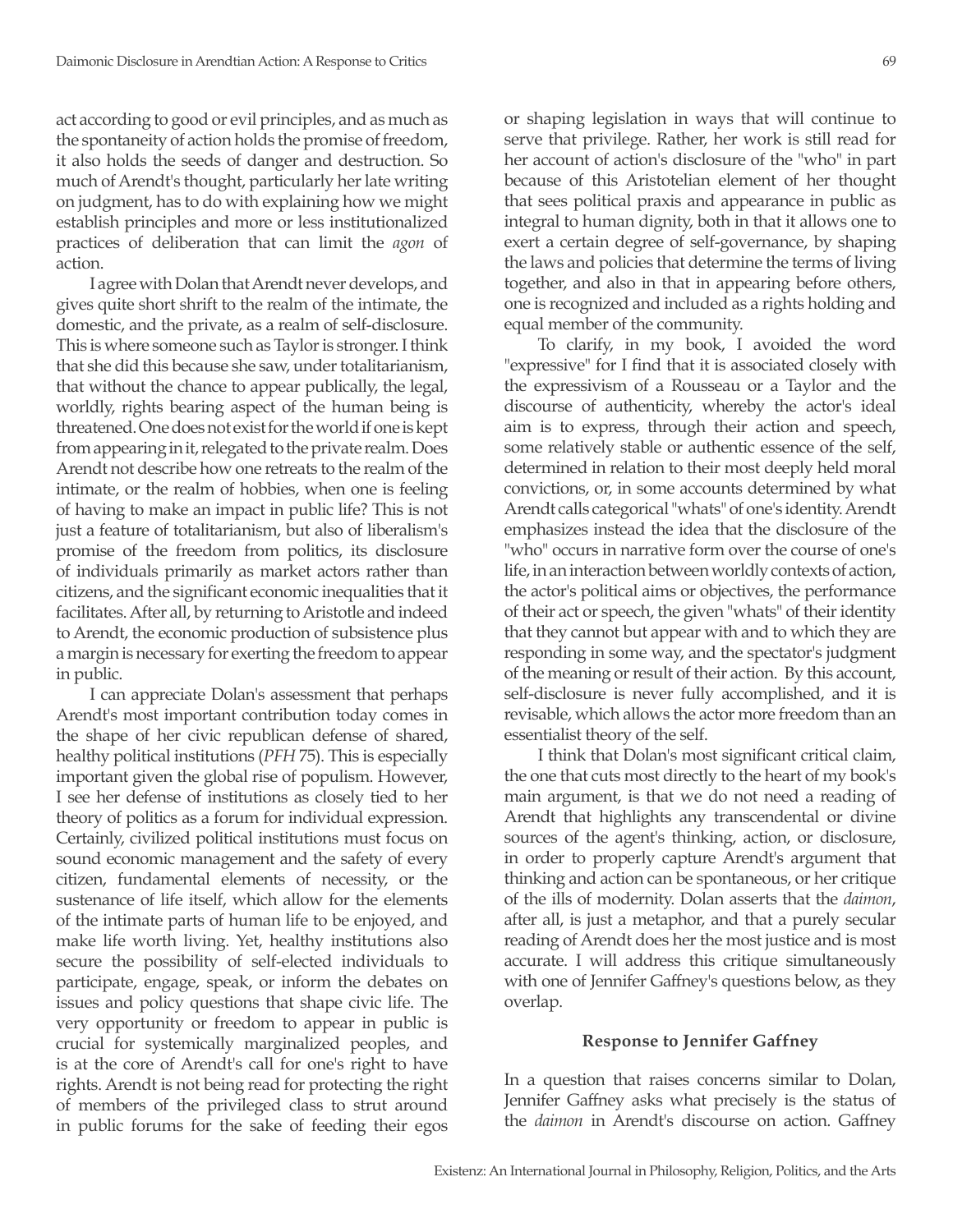recognizes that I acknowledge Arendt's use of the *daimon* to be metaphorical. Furthermore, Gaffney writes:

As Arendt asserts in *The Life of the Mind*, metaphor has been used throughout the history of Western metaphysics to bridge an unbridgeable gap between the visible and the invisible.<sup>11</sup>

Gaffney wonders if Arendt's account of the use of metaphor in *The Life of the Mind* might shed light on why Arendt in fact mobilizes the specific *daimon* metaphor, not, as I suggest, to reveal an actual divine element in human action, but rather in order to point to "our inability to name the ground of action…no less than the possibility of complete self and world disclosure" (*DM* 82). There is an overlap of concern with Dolan's question since, if the metaphor merely reveals our inability to name the ground of thinking and action, and does not reveal an actual divine element in human beings, then a purely secular reading, with no transcendental assumptions, is most appropriate.

These are key questions with which I wrestled throughout writing the book, and still do so today. I do not think that Arendt uses the *daimon* directly to evoke absolute Being or truth in a way that suggests that human thinking or action can be grounded, sanctioned, or validated by a metaphysical idea or divine will. She is too committed to the notion of action and thinking as free and spontaneous in the non-sovereign sense. I find Arendt's clearest answer to this question of the precise status of the *daimon* comes in the section of *The Life of the Mind* when discussing Socrates' two-in-one thinking process, when she says that thinking appears to reveal the insurmountable existential illusion of a divine element in humans, one that comes, as Gaffney says, from one's inability to account for the source or ground of thinking. Arendt explains that the fact that the source of our thinking seems to come from both inside and outside of us is likely at the root of our very notion of a spiritual realm (*LM* 44-5). Arendt calls the public realm a spiritual realm in the context of her *laudatio* about Jaspers, and the concept of *humanitas*  (*KJL* 73-5). When humans render their judgment of the meaning of human affairs in public, they disclose their spirit, and while this may not be something absolute,

<sup>11</sup> Jennifer Gaffney, "The Daimon as Metaphor: Naming the Ground of the "Who" in Arendt's Theory of Political Action," *Existenz* 14/2 (Fall 2019), 80-82, here p. 81. [Henceforth cited as *DM*]

it is certainly something valid and meaningful. The *daimon* is useful in metaphorically highlighting some features about this spirit of the actor. Particularly in light of the account of the *daimon* in the Myth of Er, I think Arendt uses the *daimon* to portray the notion of human alterity, difference, and all of the elements of "who" one is, disclosed in action, that one does not control. There is much of oneself that is merely given and that one cannot assert sovereignty over in one's self-conscious public acts. When acting, one carries a responsibility for at least two sources of alterity: the past members of one's community whose lives and actions lead to be brought into the world, and the other people who live with one in the world today, one's co-actors and co-spectators.

In a related question, Gaffney asks whether by claiming that disclosive action makes the public realm a spiritual realm, where transcendent being is revealed, I would not draw too close a connection between Arendt and Heidegger with regard to his disclosure of being and truth through authentic *Dasein*? Arendt distinguishes the provisional and open disclosure of meaning in the pluralistic realm of appearance from the disclosure of truth. Does this not complicate what I read as her appeal to the divine (*DM* 82)? I agree with Gaffney that there is an important distance between Arendt and Heidegger, one that I hope I drew out in chapter three. As Gaffney rightly points out, for Arendt, a disclosure of the "who" and of the world that is meaningful takes place in the pluralistic and immanent realm of appearance. It depends on other spectators and often on other actors. The meaning takes the shape of a narrative, and this relies on linguistic representations to disclose phenomena that would otherwise stay concealed. This meaning is a matter of interpretation and debate. The truth of the disclosure depends on facticity and attention to the detail of worldly contexts, not on truth in an absolute sense. As I mentioned in my response to Fry, this is why Arendt found the structure of Kant's aesthetic critique so promising for a phenomenology of political judgment, one that is reflective, focused on particulars, and aims for garnering a limited degree of agreement, or intersubjective validity, around the meaning (not truth) of an event.

I also agree with Gaffney that there is a complicated tension between Arendt's immanent and worldly accounts of disclosive action, intersubjective judgment of meaning, and her references to the divine, which traditionally evoke the absolute, the other worldly, and